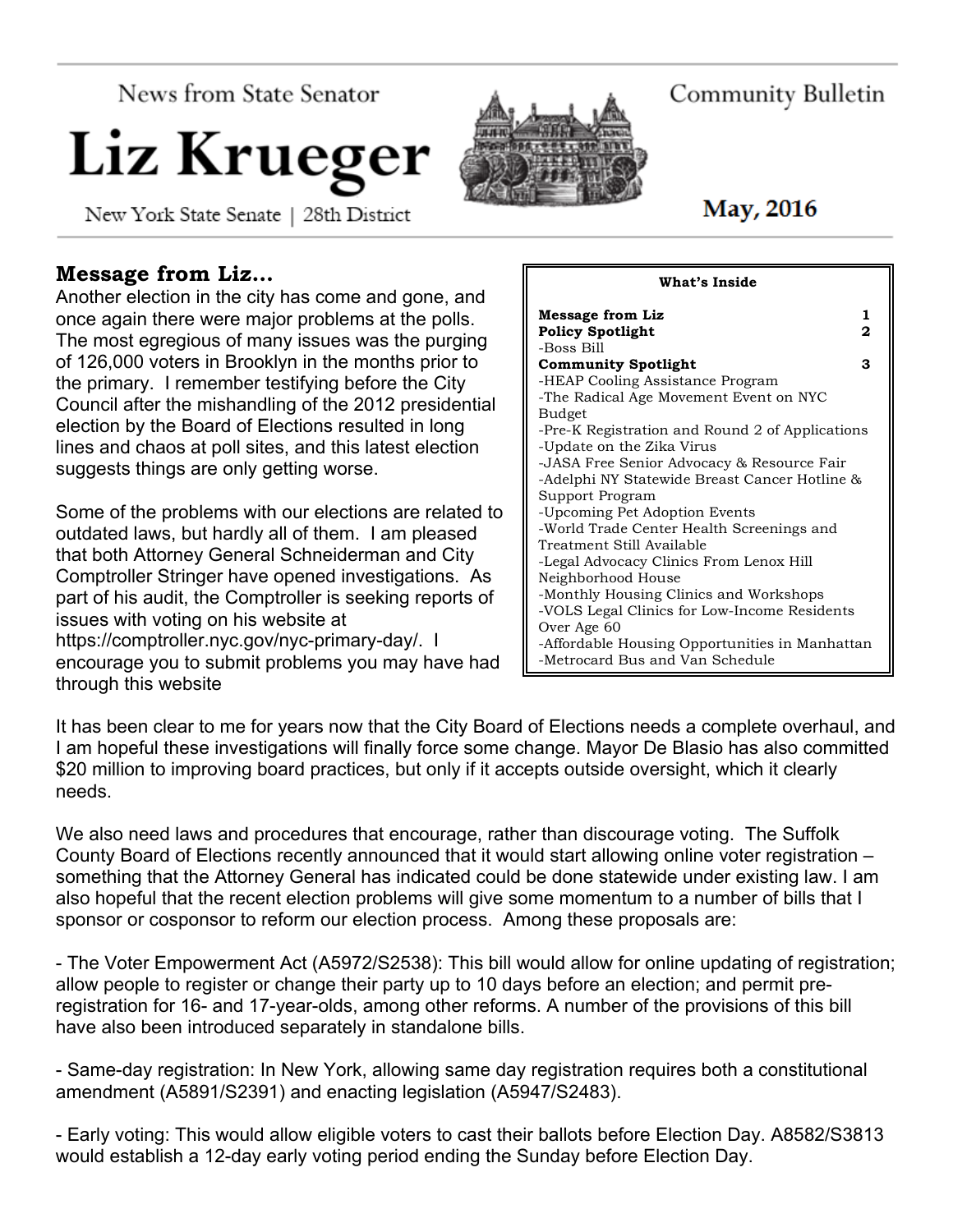- Voting by mail: I sponsor legislation (S2739) to authorize a study of the feasibility of voting by mail and allow for a pilot program. Vote by mail has been successfully implemented in Oregon and other states.

Like the ethics issues that continue to arise in Albany and elsewhere, the chaos that occurred both during this primary election and the 2012 general election only undermine people's faith in the value of political participation and in the legitimacy of our democracy. Just as it is critical that the legislature act on ethics reform in the wake of Albany scandals, it is also critical that we reform the way we conduct elections. Doing so will require both legislative action to encourage participation through a more open electoral process as well as audits and investigations of the practices of the Board of Elections to identify those who for reasons of malfeasance or incompetence are not capable of doing their jobs.

### **POLICY SPOTLIGHT**

*Boss Bill*

On April 3rd, the Senate Labor Committee passed my legislation banning employers from discriminating against employees on the basis of their personal reproductive health decisions (S. 2709A).

Known as the "Boss Bill," this legislation would close a glaring loophole in New York's existing workplace anti-discrimination laws. The bill's introduction was prompted by the proliferation of more than 100 federal lawsuits by employers seeking to deny their employees the birth control coverage benefits they are guaranteed through their healthcare plans under the federal Affordable Care Act, including the infamous US Supreme Court "Hobby Lobby" decision. Hobby Lobby is among the growing number of employers intent on cutting employees off from access to birth control and other reproductive health services and the ability to make their own healthcare decisions.

The Boss Bill would protect all workers, both men and women, from being discriminated against by their employers for their reproductive healthcare decisions or their use of the available range of reproductive care services, whether covered by insurance or otherwise. This would include, for example, women who have become pregnant and are accessing pregnancy-related healthcare services, regardless of their marital status or sexual orientation.

In New York, in the 21st century, no boss should be able to tell employees whether they can have access to birth control, or whether they have the right to be pregnant. This bill to protect women and men's basic rights to make their own reproductive health decisions, free from reprisals from their bosses, should pass quickly in both houses.

The federal Affordable Care Act (ACA) requires that health insurance plans cover all FDA-approved birth control methods without out-of-pocket costs and is intended to provide broad-based health insurance coverage to millions of currently uninsured Americans. This represents a huge step forward for women's health and equality, expanding coverage and eliminating costs for literally millions of women. However, as has been made obvious by the myriad lawsuits from businesses seeking to strip this coverage, some bosses are committed to inserting themselves into their employees' private healthcare decisions. In addition, news reports and women's health advocates have recently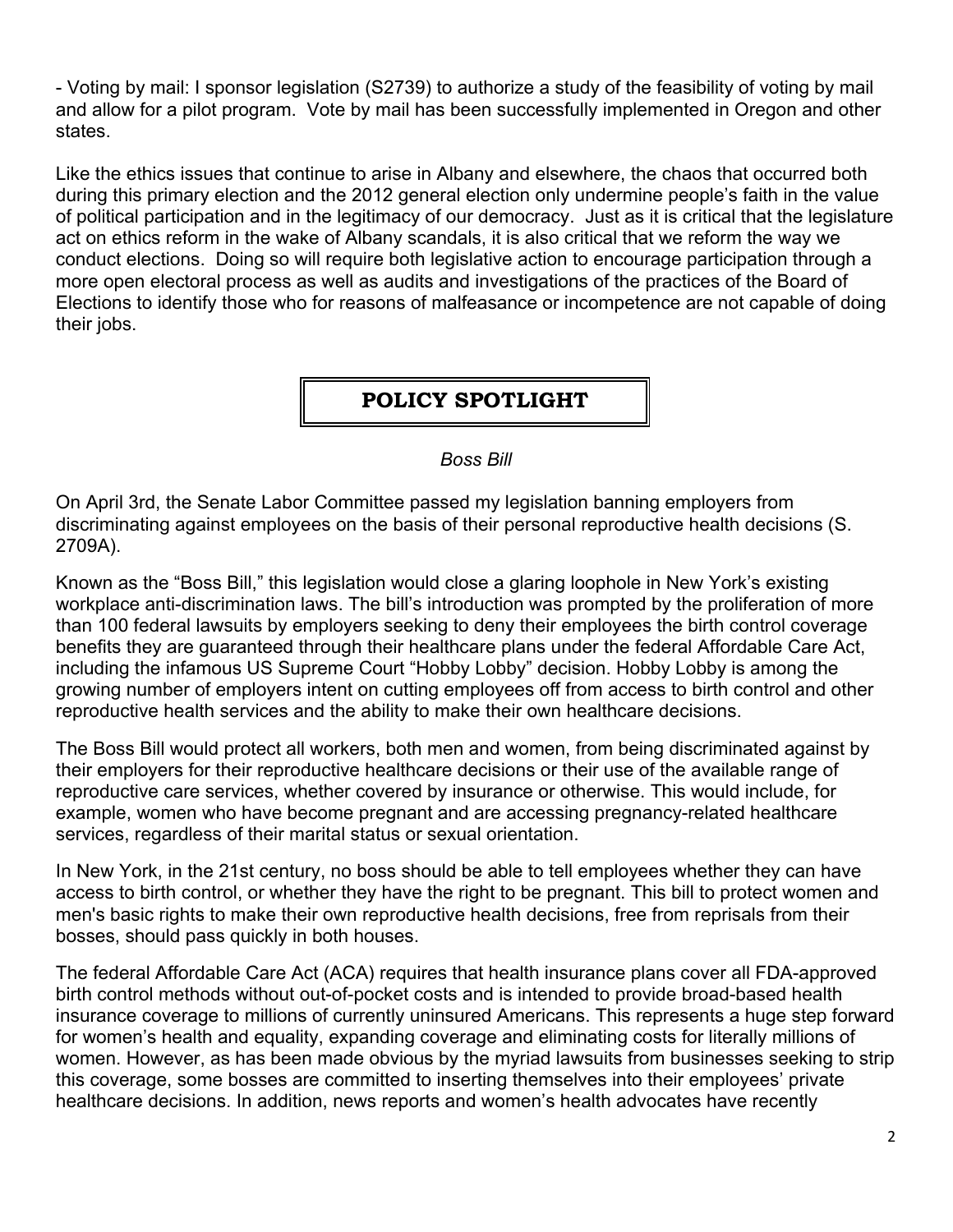highlighted a number of examples from across the country of bosses retaliating against employees for their reproductive health care decisions.

New York State has demonstrated a commitment to outlawing discrimination in the workplace by passing laws protecting individuals from various forms of discrimination, but discrimination on the basis of individuals' reproductive healthcare decisions can fall into a gap in the existing law. To address this, S2709A adds a new Section 203-e to the New York State Labor Law, prohibiting an employer from discriminating against an employee on the basis of the employee's (or a dependent's) reproductive health decisions, including a decision to use or access a particular drug, device or medical service. It also prohibits discrimination based on an employer's personal beliefs about such services, and it prohibits an employer from accessing an employee's personal information regarding the employee's reproductive health decision-making.

The bill passed the Assembly in June of last year, garnering bipartisan support, but died in the Senate after it was prevented from receiving a committee vote. The Assembly version of the bill is carried by Assemblymember Ellen Jaffee.

By supporting the Boss Bill, the Labor Committee took a stand to protect New York's working families. The right of women and men to make their own reproductive health decisions is fundamental, and no boss should be able to tell an employee whether they or their family can have access to birth control. I thank my colleagues for their votes.

However, despite the fact that this legislation does not alter insurance law, it has been referred to the Senate Insurance Committee. I am concerned that this may be an attempt by my Republican colleagues to prevent further progress on the bill. Therefore I have urged Senator Seward, the chair of the Insurance Committee, to demonstrate that this is not the case by quickly scheduling a vote. Failure to do so would send a disturbing message to workers across this state.

### **COMMUNITY SPOTLIGHT**

#### **HEAP Cooling Assistance Program:**

The HEAP Cooling Assistance program provides for the purchase and installation of air conditioners or a fan to eligible households. (If an air conditioner cannot be safely installed, a fan will be provided.) Only one air conditioner or fan, not to exceed \$800 with installation, will be provided per dwelling.

A household may be eligible for a Cooling Assistance program benefit if all of the following requirements are met:

- The applicant and household members are United States Citizens or qualified aliens, and the household includes an individual with a documented medical condition that is exacerbated by heat; -The household's gross monthly income is at or below \$2,244 for an individual and \$2,935 for a couple;

-The applicant receives SNAP benefits or Temporary Assistance or SSI or a regular HEAP benefit greater than \$21 in the current heating season;

-The applicant currently does not have a working air conditioner or the air conditioner s/he has is five years old or older;

-The applicant did not receive a HEAP funded air conditioner within the past ten years.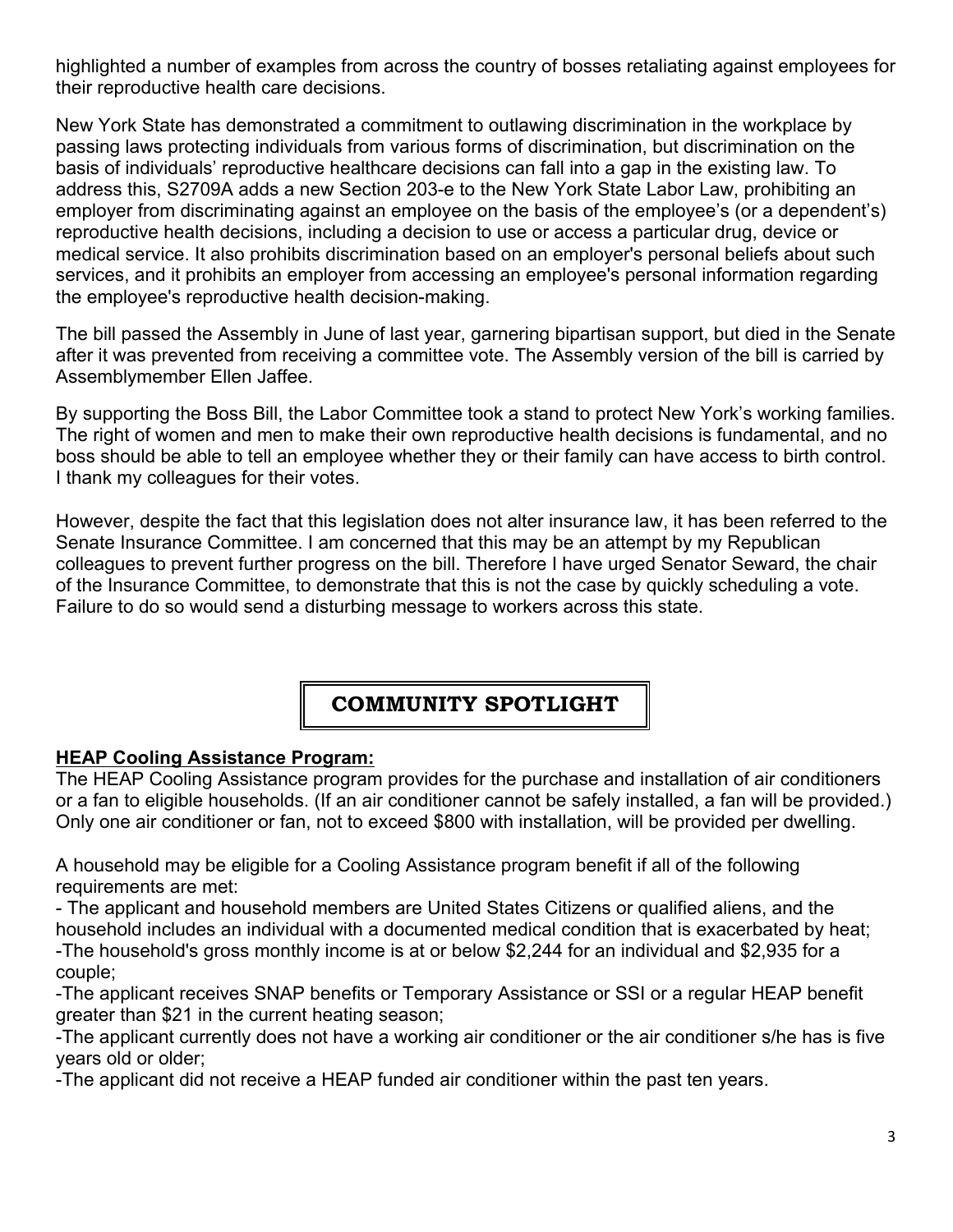HRAs Cooling Assistance Component Application and Inquiry Line is (212) 835-7216 or you can find information online at https://otda.ny.gov/programs/heap/program.asp#cooling.

The Center at Lenox Hill Neighborhood House is holding an information session on the HEAP Cooling Benefit on Thursday May 11th at 12:30 p.m. in the Dining Room at 343 East 70th Street.

#### **The Radical Age Movement Event on NYC Budget:**

On Thursday, May 19th, The Radical Age Movement will host "The Impact of Ageism on Budget Decisions in NYC." The issues that are impacted by ageist attitudes during the NYC budget process include: Access to Services, Caregiving, Cultural Competence, Disability, Economic Security, Elder Abuse, Healthcare, Housing, Hunger, Mental Health, Social Isolation, and Transportation. Bobbie Sackman, M.S.W., Director of Public Policy at LiveOn NY will present at the event, which will take place from 6:30 pm – 8 pm at NYPH / Health Outreach, 420 E 76 St. (bet York & 1st), 1st floor. RSVP at

http://www.eventbrite.com/e/the-impact-of-ageism-on-budget-decisions-in-nyc-tickets-25026164933..

#### **Pre-K Registration and Round 2 of Applications:**

Offer letters for New York City pre-k programs were sent out early this month, over a month earlier than last year. A record 85 percent of families are receiving an offer to one of their top three free, fullday, high-quality pre-K program choices, and 71 percent of families are receiving an offer to their top choice. All 67,689 applicants received an offer for a Pre-K for All seat.

All families that receive an offer must pre-register by May 20 following the instructions in their offer letter in order to reserve their seat.

The second pre-K application period opened May 2 and runs until May 20. The second round features additional, newly awarded fall 2016 pre-K programs as well as programs with remaining available seats. All families with children born in 2012 – including those who received offers yesterday – are eligible to apply in the second round. Submitting a Round 2 application does not affect a family's current offer or waitlist status; families can apply in Round 2 even if they accept their offer and will remain eligible to receive waitlist offers.

Families can use a variety of resources to explore pre-K options. They are encouraged to use the online Pre-K Finder (maps.nyc.gov/prek) for the latest information and program updates, as well as the 2016 Pre-K for All Round 2 Program List available on the pre-K website (nyc.gov/prek) in ten languages. Enrollment specialists will also be available to help families throughout the process.

Families can apply in one of three ways:

- Online at nyc.gov/prek
- Over the phone by calling  $718-935-2067$  (8am 6pm, Mon Fri)

· In person at a Family Welcome Center (8am – 3pm, Mon – Fri). For locations, visit schools.nyc.gov/welcomecenters.

#### **Update on Zika Virus:**

The New York City Department of Health is coordinating efforts to protect New Yorkers and prevent the spread of the Zika virus. The mosquito that carries Zika, Aedes aegypti, has never been found in New York City. In addition, Zika is not spreading in New York City; the New York City cases so far have been people who were infected while visiting other countries.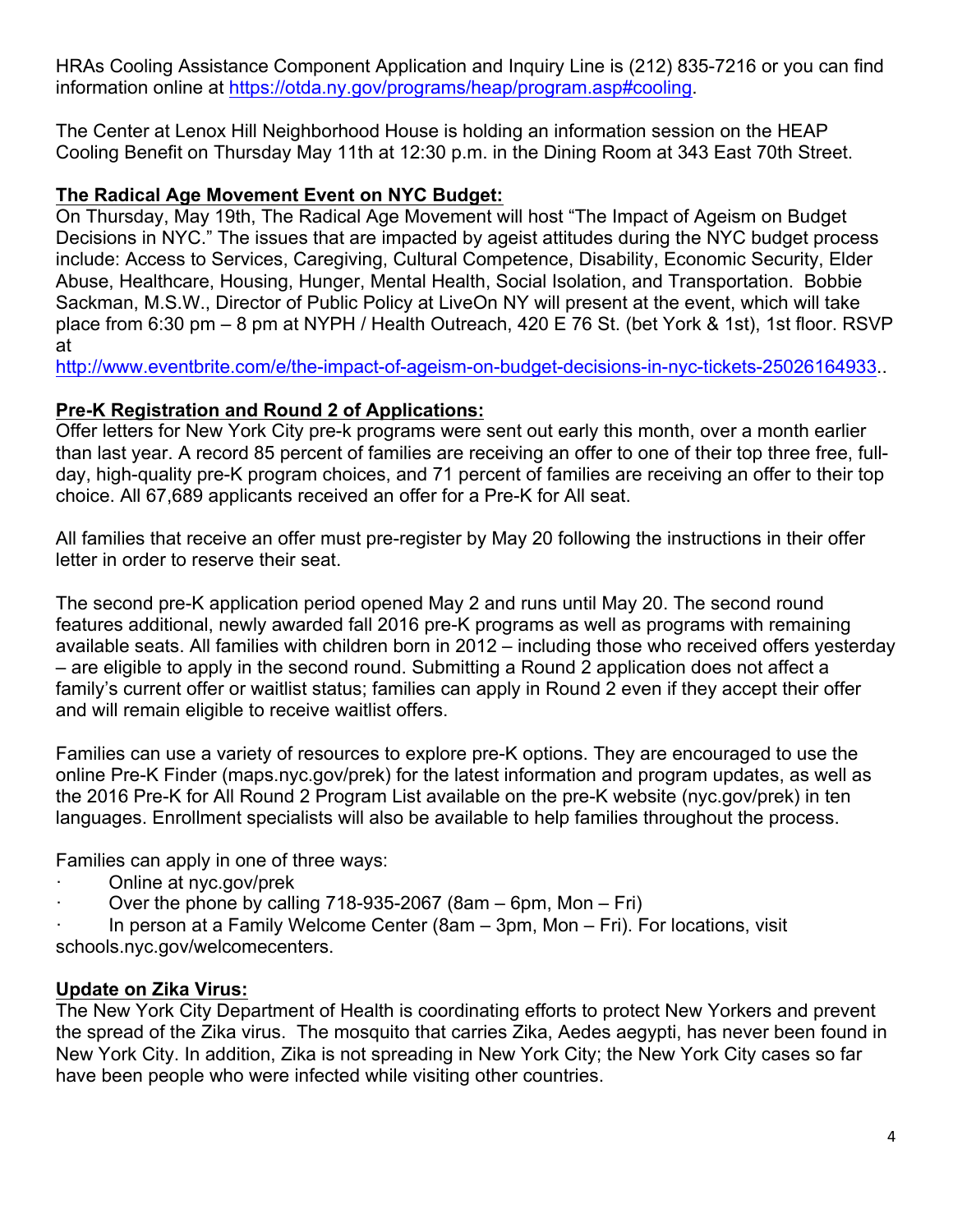There is a concern, however, that a similar species of mosquito, Aedes albopictus, which can carry Zika, is found in New York City. The health department has stated that experts are still learning whether it is likely to spread Zika to people and that just because a mosquito can carry the virus does not mean that it will cause an outbreak. To take precautions against a local outbreak, the City is focusing on mosquito eradication efforts and aggressively addressing standing water where mosquitoes can breed. New Yorkers should call 311 to report any standing water they cannot manage themselves.

While Zika is not dangerous for most people, it is primarily a risk for pregnant women as it can cause severe birth defects. If you are pregnant it is recommended that you postpone travel to a Zikaaffected area until health experts say it's safe. If you have already visited a Zika-affected area while pregnant, ask your healthcare provider about testing for Zika.

It is rare but possible to spread Zika through sexual contact and blood. If you are pregnant and your male sexual partner visited an affected area, plan together to abstain from sexual activity or use condoms correctly every time you have vaginal, anal and/or oral sex for the duration of your pregnancy. If you're pregnant and had condomless vaginal, anal or oral sex with a man who spent time in a Zika-affected area, contact your health care provider to discuss Zika testing.

#### **Adelphi NY Statewide Breast Cancer Hotline & Support Program:**

Anyone in New York State with breast cancer concerns can call the Adelphi NY Statewide Breast Cancer Hotline and Support Program's toll free number (800-877-8077) and speak with someone who has "been there." Their highly trained volunteers offer emotional support, information and referrals. Social work staff provides professional services. There is no charge for any of these services, which Adelphi has been providing for 36 years.

#### **JASA Free Senior Advocacy & Resource Fair:**

Learn about dozens of community organizations, volunteer and advocacy opportunities, and resources for older adults in New York. Connect with professionals to learn about services such as home care, caregiver support, legal assistance, and benefits & entitlements available to you, your friends and family.

Monday, May 23, 10am - 2pm, at UJA-Federation of New York, 130 East 59th Street, 7th floor, Manhattan. Space is limited. RSVP required at http://www.jasa.org/advocacy/advocacy-resource-fair

#### **Upcoming Pet Adoption Events:**

Animal Care Centers of NYC (ACC) is sponsoring several Pet Adoption events around the district in December. Upcoming dates and locations are:

Saturday, May 7 and Sunday, May 8, 12-5pm: ACC's Mobile Adoption Center at Petco, Union Square, 860 Broadway.

Friday, May 27, 1-5PM Mirador Real Estate, 100 E 13th Street

Saturday, May 28, 12-4PM: Rabbit Adoptions hosted by NYPD Inside Central Park (64th St & 5th Ave.) \*\*This event will be rabbits only!\*\*

Saturday, May 28 and Sunday, May 29, 12-4pm: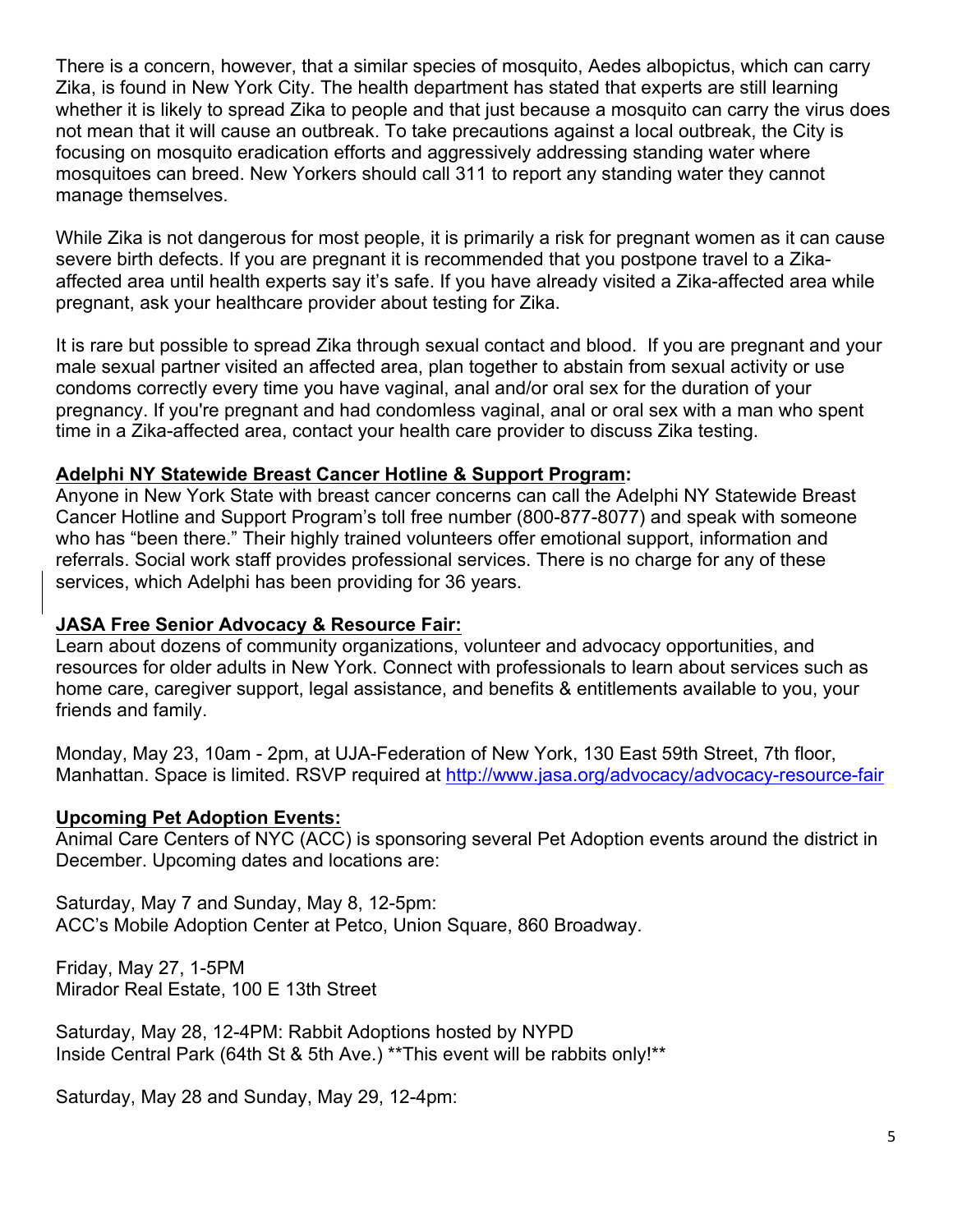ACC's Mobile Adoption Center at Petco, Union Square, 860 Broadway.

Upcoming events are also listed at http://nycacc.org/Events.htm.

#### **Free Feldenkrais Classes:**

As part of International Feldenkrais Week, there are a number of free events to celebrate Moshe Feldenkrais' birthday and his contribution to learning, movement and possibilities. Feldenkrais is a method that aims to improve people's quality of movement, their overall physical function, and their general wellbeing by increasing students' awareness of themselves and by expanding their movement capabilities. Among the free classes happening as part of this event are:

FREE Feldenkrais Awareness Through Movement® class with Rachel Potasznik at the BetterBodyLab Wednesdays in May from 5:15- 6:15 PM Location: 40 Exchange Place at Williams St For more details or to preregister visit www.BetterBodyLab.com

SAGE First Annual LGBT Feldenkrais® Festival, Co-presented by Robert Sussuma, Kate Conroy and Frederick Schjang Thursday May 5 from 6:30- 8:00 PM Discussion followed by Awareness Through Movement lessons SAGE Elders Center for LGBT Elders 305 Seventh Avenue, 15 Floor Contact FeldenkraisFestival@gmail.com

JASA /Margot Townsend Monday May 9, 11:00 A.M.-12:00 P.M. Location: JASA: 120 West 76th Street, Manhattan Contact Townarla@aol.com

#### **World Trade Center Health Screenings and Treatment Still Available:**

Individuals may be eligible for a medical evaluation if they were in the New York City disaster area in Lower Manhattan and northwest parts of Brooklyn on September 11, 2001, or if they lived, worked, went to school or day care, or were otherwise in the area for some time afterward.

If the screening shows that you or your children have a condition covered by the WTC Health Program, the doctor will certify that. Everyone with a certification can enroll in the WTC Health Program, and will continue to receive medical monitoring and treatment at no cost. Use the links below to learn more about the eligibility criteria and download an application:

http://www.cdc.gov/wtc/documentation.html#survivors

http://www.cdc.gov/wtc/pdfs/Eligibility\_Form\_for\_Survivors.pdf

Then mail or fax your form and copies of your documents (or your report saying why you couldn't get them) to: WTC Health Program P.O. Box 7001 Rensselaer, NY 12144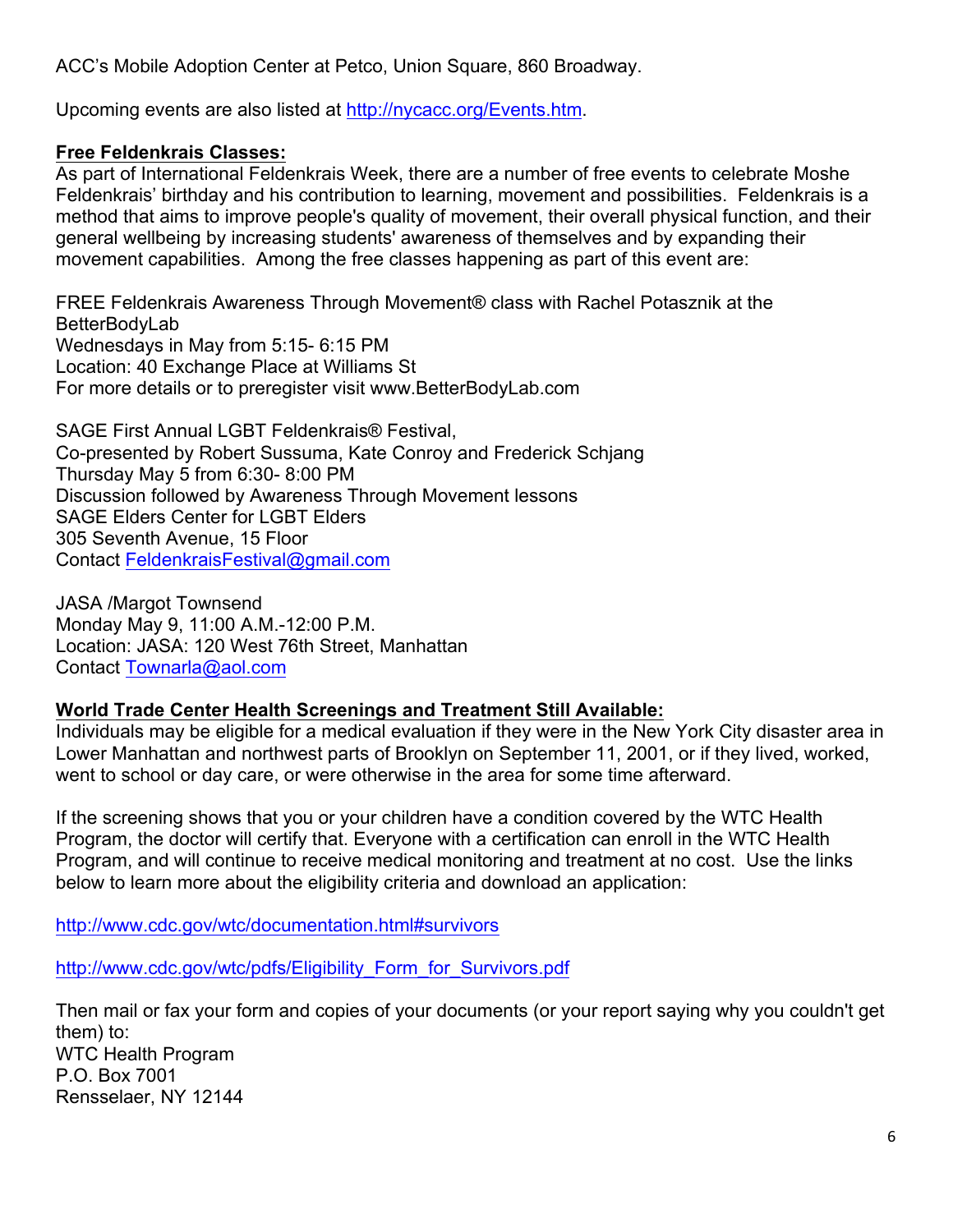If you have questions about completing the form or submitting it or need a paper copy, please call the World Trade Center Health Program at 1-888-982-4748 (1-888-WTC-HP4U).

#### **Legal Advocacy Clinics At Lenox Hill Neighborhood House:**

The Lenox Hill Neighborhood House Legal Advocacy Center Offers assistance on a number of different issues. Here is a list of their ongoing programs and clinics:

• SNAP (formerly Food Stamps) Clinics: Wednesdays from 10am to 1pm at Lenox Hill Neighborhood House, 331 East 70th Street. First come, first served. Bring proof of identity, income information, utility bill, proof of housing costs, information on any dependents and if you are 60 or over or on SSI/SSD, information on medical costs. For more information, call 212-218-0431.

● SCRIE Clinics: call 212-218-0503 ext. 6 for assistance in applying or recertifying for the Senior Citizens Rent Increase Exemption (SCRIE) program. The SCRIE clinic is open to tenants city-wide. Please note that due to the volume of calls, it sometimes takes up to two weeks for staff to respond to messages.

● Eviction Prevention: Walk-in clinic, every 2nd and 4th Monday of the month, from 10am to 1pm at 331 East 70th Street, for tenants who live, work, or go to school on Manhattan's East Side above 59th Street and on Roosevelt Island.

• End-of-Life Planning/Advance Directives: volunteer attorneys may be able to assist you with oneon-one counseling and individualized drafting of Advance Directives including Health Care Proxies, Living Wills, Powers of Attorney, and simple, low-asset Wills. If you are interested in being screened for a possible appointment, call the intake hotline at 212-218-0503 ext 4.

● Health Care Access/Medicare/Medicaid: call 212-218-0503 ext 3. Find out about Medicare Savings Programs, Medicaid home care, Medicare Part D, Medicaid Spend-down, EPIC and if you are eligible for Medicaid.

• Health Insurance Enrollment: call 212-218-0432. Assistance with finding and enrolling in an affordable health insurance plan.

#### **And, just across the Park on the Westside: Monthly Housing Clinics and Workshops:**

Council Member Helen Rosenthal, Goddard Riverside's SRO Law Project, and the Urban Justice Center co-sponsor monthly housing clinics and workshops at the Goddard Riverside Community Center, 593 Columbus Avenue (between 88th and 89th Streets). On the first Wednesday of each month, from 6pm – 8pm, the clinic offers a presentation on a variety of topics, followed by a question and answer session. Each evening, at least one staff attorney will meet with individuals who are seeking specific legal advice.

For questions, contact the Office of Council Member Rosenthal at (212) 873-0282 ext. 206 or Helen@helenrosenthal.com. Sign-up sheet starting at 6pm each evening.

June 1, 2016: Succession Rights

## **VOLS Legal Clinics for Low-Income Residents Over Age 60:**

The Volunteers of Legal Services (VOLS) Elderly Project provides pro-bono legal services to lowincome people over age 60 who live in Manhattan. VOLS conducts legal clinics each month at senior centers where seniors can discuss their legal concerns in confidence, receive legal advice and, where appropriate, obtain referrals to a volunteer lawyer for representation. Areas of legal assistance include wills, medical directives, powers of attorney, housing, consumer matters and Medicaid. Over 150 lawyers serve on their Elderly Project volunteer attorney roster.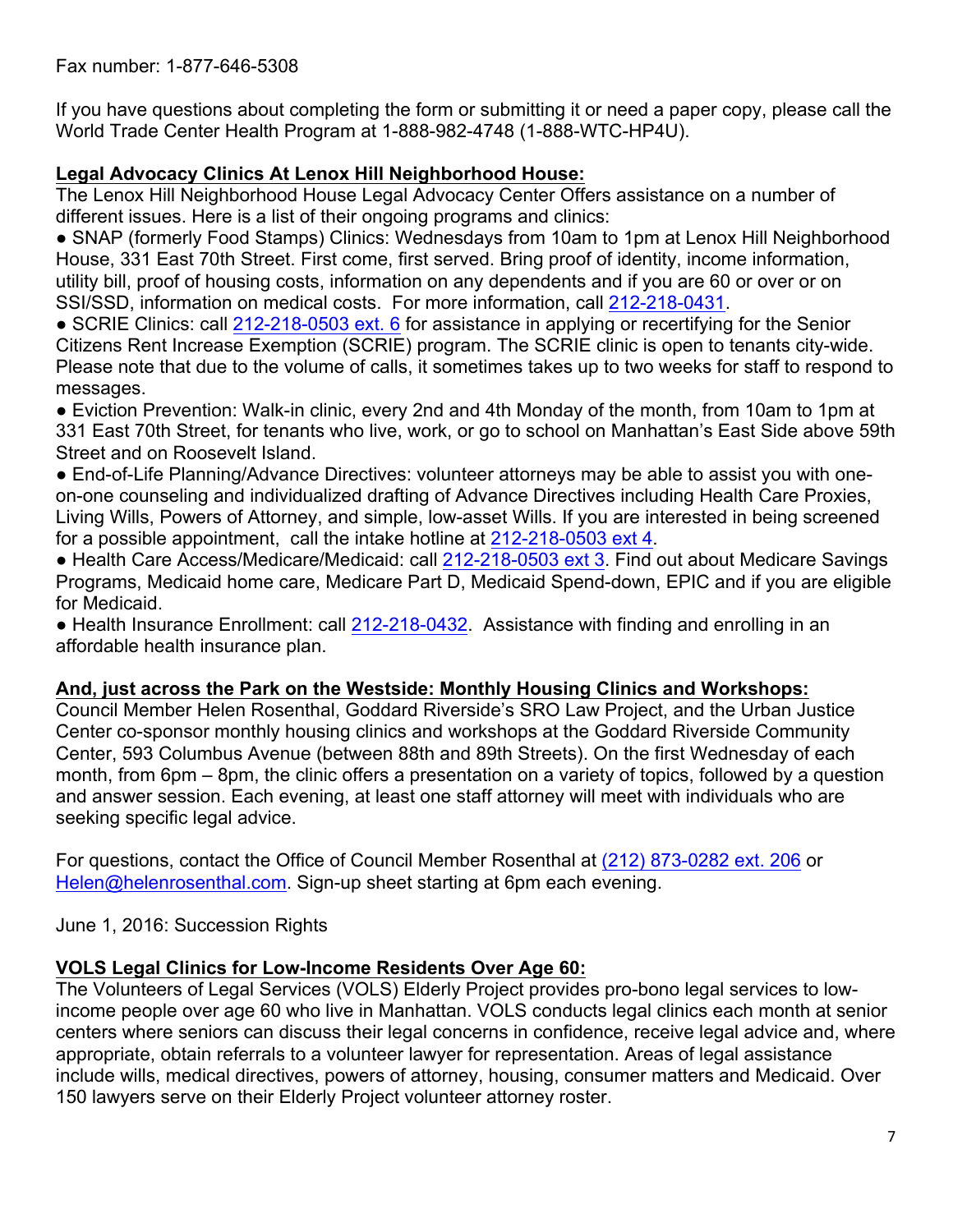Upcoming Clinic dates and locations are below:

Burden Center for the Aging, 1484 First Avenue (between 77th & 78th Streets) — 2 pm — second Friday of each month (May 13, June 10). Call Velda Murad at 212-879-7400 for information.

Stanley Isaacs Senior Center, 415 East 93rd Street (east of 1st Avenue) — 10 am — third Friday of each month (May 20, June 17). Call Amy Loewenberg at 212-360-7620 ext, 112 for information.

Encore Community Services Senior Center, St. Malachy's Church - 239 West 49th Street (between Broadway and 8th Avenue) — 10 am — fourth Monday of Each Month (May 23, June 27). Call Elvira Yanes at 212-581-2910, ext 123 for information.

#### **Affordable Housing Opportunities in Manhattan:**

**Harlem Dowling Alembic LLC** is now accepting applications for 47 affordable 1- and 2-bedroom apartments newly constructed at 2139 Adam Clayton Powell Jr. Blvd. in the Central Harlem neighborhood in Manhattan. Rents for these apartments range from \$847 to \$1025 depending on unit size. To be eligible, applicants must have incomes between \$30,412 and \$51,780, depending on unit and family size. Preference will be given to Community Board 10 residents for 50% of units, mobilityimpaired persons for 5% of units, visual- and/or hearing-impaired persons for 2% of units, and City of New York municipal employees for 5% of units. A full description of the building and application process is available at

https://a806-housingconnect.nyc.gov/nyclottery/AdvertisementPdf/231.pdf.

Households may elect to submit an application by one of two methods: EITHER online OR by mail. To submit your application online now, please visit NYC Housing Connect at www.nyc.gov/housingconnect and select "Apply for Housing." To request an application by mail, mail a self-addressed envelope to: Lemle & Wolff Inc. 5925 Broadway, Bronx, NY 10463

Completed applications must be submitted online or returned by regular mail only to the post office box that will be listed on the application. Applications must be submitted online or postmarked by May 10, 2016. Applicants who submit more than one application may be disqualified.

**1674 PARK AVENUE APARTMENTS** is now accepting applications for 3 affordable studio apartments newly constructed at 1674 Park Avenue in the East Harlem neighborhood in Manhattan. Rents for these apartments are \$822. To be eligible, applicants must have incomes between \$28,183 and \$36,300. Preference will be given to Community Board 11 residents for 50% of units, mobilityimpaired persons for 5% of units, visual- and/or hearing-impaired persons for 2% of units, and City of New York municipal employees for 5% of units. A full description of the building and application process is available at

https://a806-housingconnect.nyc.gov/nyclottery/AdvertisementPdf/248.pdf.

Households may elect to submit an application by one of two methods: EITHER online OR by mail. To submit your application online now, please visit NYC Housing Connect at www.nyc.gov/housingconnect and select "Apply for Housing." To request an application by mail, mail a self-addressed envelope to 1674 Park LLC c/o SJP Tax Consultants Inc, 149-41 14th Avenue, Whitestone NY 11357.